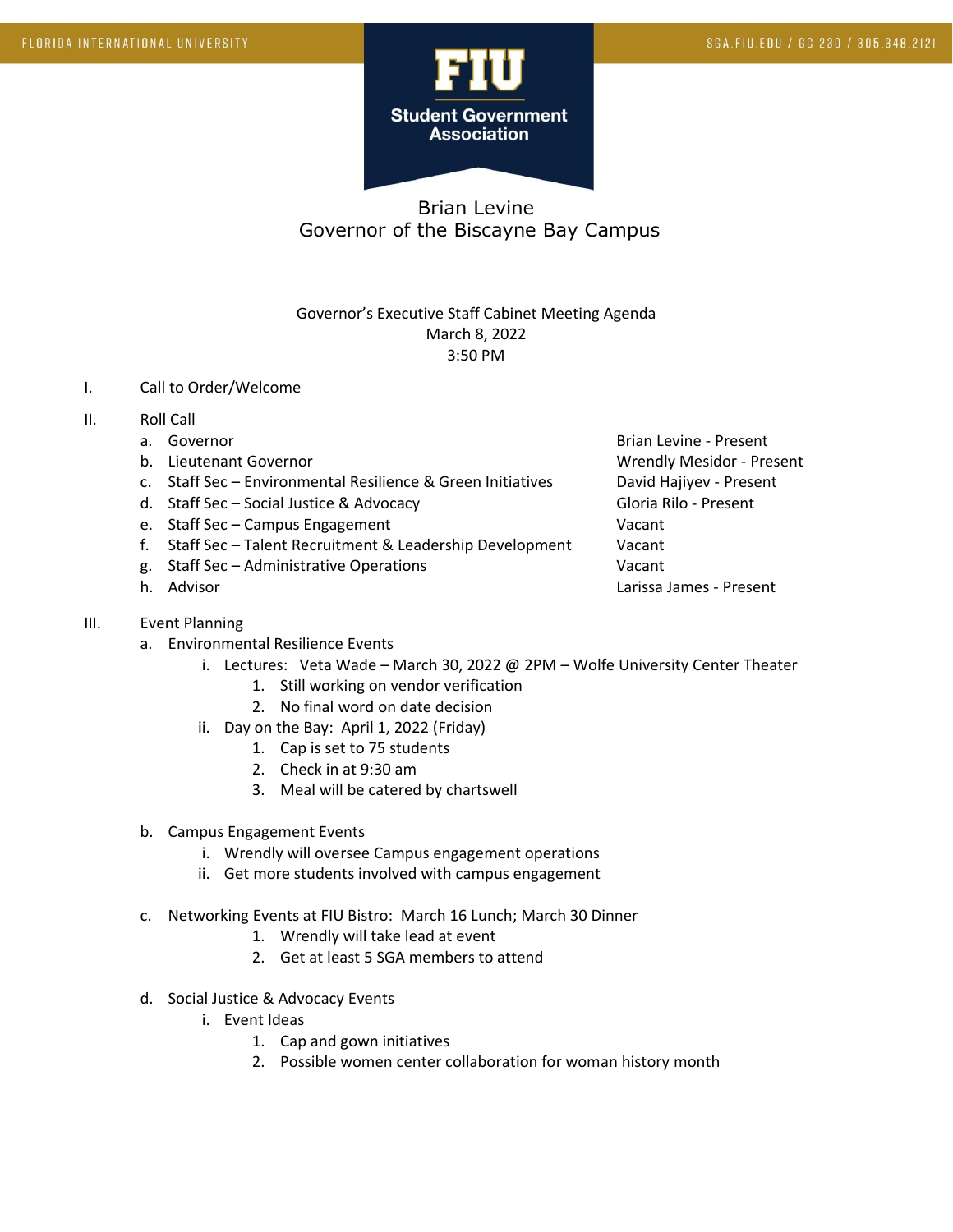

## Brian Levine Governor of the Biscayne Bay Campus

- e. Release Week/End of Semester events
	- i. Campus Life not having formal Release Week
	- ii. Possible Collaboration with Coffee Guild
- f. Other Spring Semester Event Ideas
	- i. April
		- 1. Earth month event suggested by LT Gov Wrendly
		- 2. Cap & gown initiatives possibility
- IV. Reports/Updates/Planning
	- a. Lieutenant Governor Wrendly Mesidor
		- i. Will not be at the budget
		- ii. Will be at SGA BBC office on day of budget
		- iii. Encourage students to get involved
		- iv. Promote BBC events at MMC if possible
	- b. Staff Secretary David Hajiyev No Report
	- c. Staff Secretary Gloria Rilo No report
	- d. Governor Brian Levine
		- i. SGA Budget Update
			- 1. Gov Levine and Larissa will be at MMC for budget
			- 2. Webinar is open to all
		- ii. BBC Leadership Team Update
			- 1. Attended
		- iii. BBC Roundtable Update
			- 1. In the work
			- 2. Dr. Desantis & Michael Hearon will be presented
	- e. Advisor Larissa James
		- i. Will be at budget hearing
		- ii. Complete your office hours
		- iii. Will be adding Gloria & David to HR Payroll
		- iv. Show face at SGA events and promote upcoming events
- V. Announcements
	- a. Upcoming Events
		- i. BBC Student Roundtables with Dr. DeSantis
			- 1. March 17, 2022 @ 5:00-6:30 (Location WUC 159)
		- ii. SGA Office and Campus Life Leadership Suit Grand Opening
			- 1. March 17, 2022 @ 11:00-2:05 (Location WIC 353 & 301)